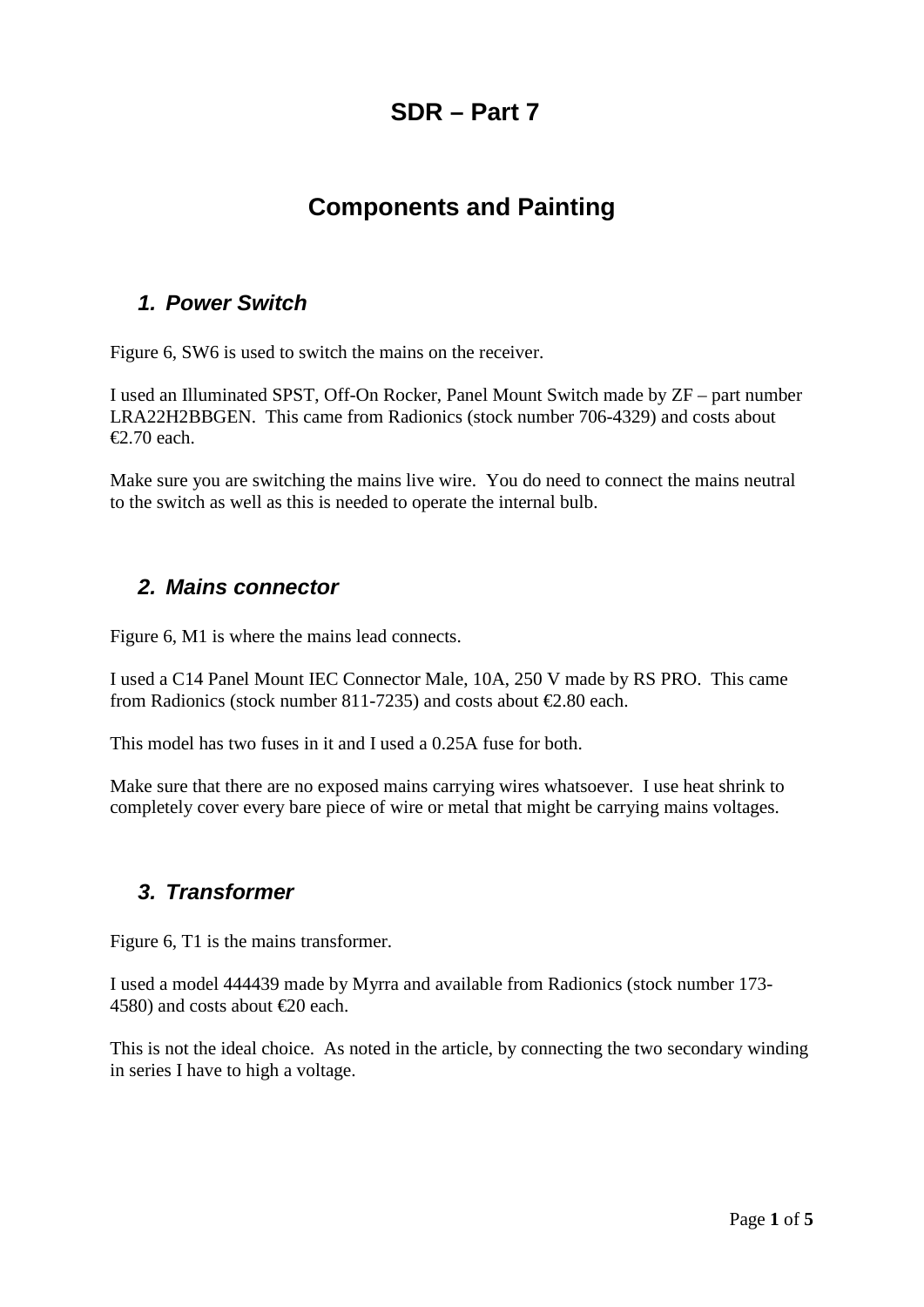#### *4. Resettable fuse*

Figure 6, F1 is a 2.2A resettable fuse.

I used a model MF-R110 made by Bourns and available from Radionics (stock number 647- 8522) and costs about **€0.30** each but you must buy a minimum of 10 pieces.

### *5. Pillars and screws*

Slot Countersunk Brass, Machine Screw -  $M2.5 \times 6$  mm: Radionics 482-9142. A bag of 100 costs about  $\bigoplus$ .

Plain Stainless Steel Hex Nut, M2.5: Radionics 248-4567. A bag of 100 costs about €6.70.

Brass Hex Threaded Standoff, Female / Female, 6 mm long, M2.5 internal thread : Radionics 184-2971. A bag of 20 costs about €8.20 I used these on the LCD display.

Brass Hex Threaded Standoff, Female / Female, 8 mm long, M2.5: Radionics 184-2599. A bag of 20 costs about  $\text{\textsterling}0.50$  I used these on the switch PCBs.

Stainless Steel Plain Washer, 0.5mm Thickness, M2.5 (Form A): Radionics 248-7106. A bag of 100 costs about  $\epsilon$ 4.50

### *6. Painting*

The front panel is made from 2.5 mm thick aluminium.

To prepare it for painting I used sandpaper as shown in [Figure 1.](#page-2-0) I started with the 600 grit paper to remove all the indentations and marks and finished off with the 1200 grit paper to get a mirror finish. I used both of these in the wet mode.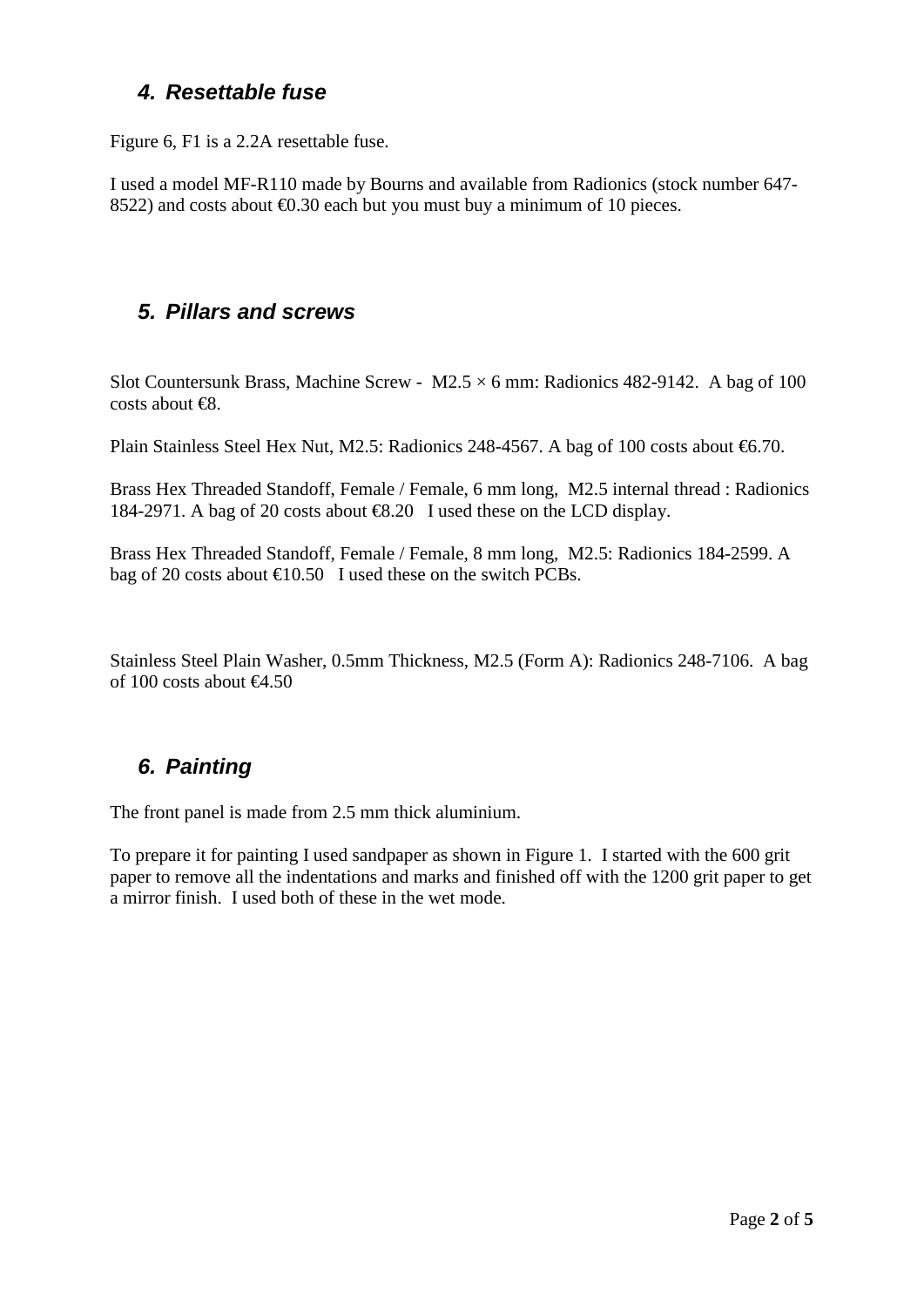

**Figure 1. Sandpaper**

<span id="page-2-0"></span>Then one coating of grey primer – see [Figure 2.](#page-3-0) As it was cold when I was doing this work I placed the panel, after painting in a low oven  $(50^{\circ}$  C) for an hour or so to make sure all dried well.

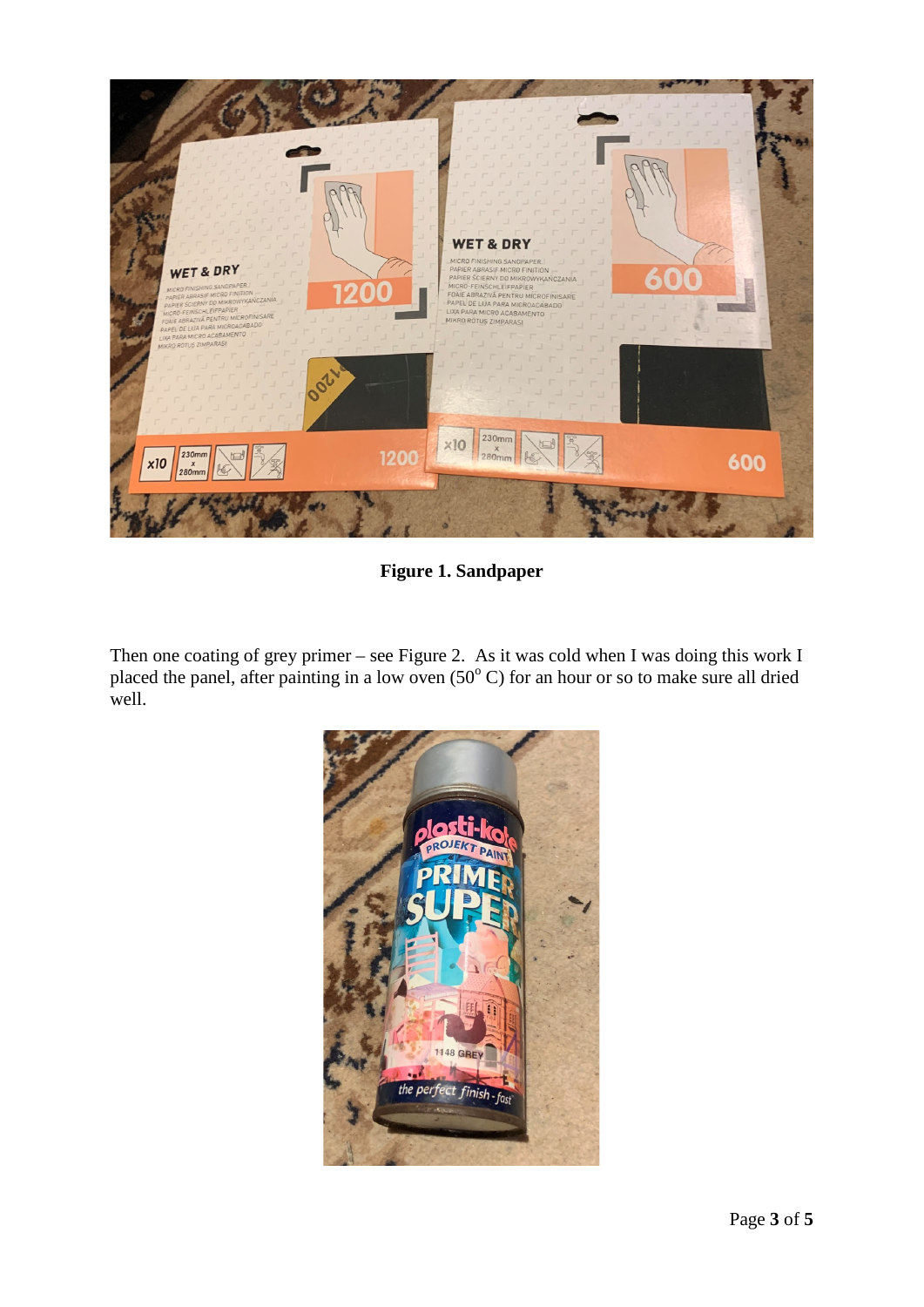#### **Figure 2. Grey primer**

<span id="page-3-0"></span>Then two coats of the colour French Grey Matt – bought from my local WOODIES [\(Figure](#page-3-1)  [3\)](#page-3-1). I showed my wife the colour my Hewlett-Packard equipment is painted as this was the closest match she could find – and it is close. Again placed in the oven after each coat to make sure it dried well.

<span id="page-3-1"></span>

**Figure 3. French Grey Matte.**